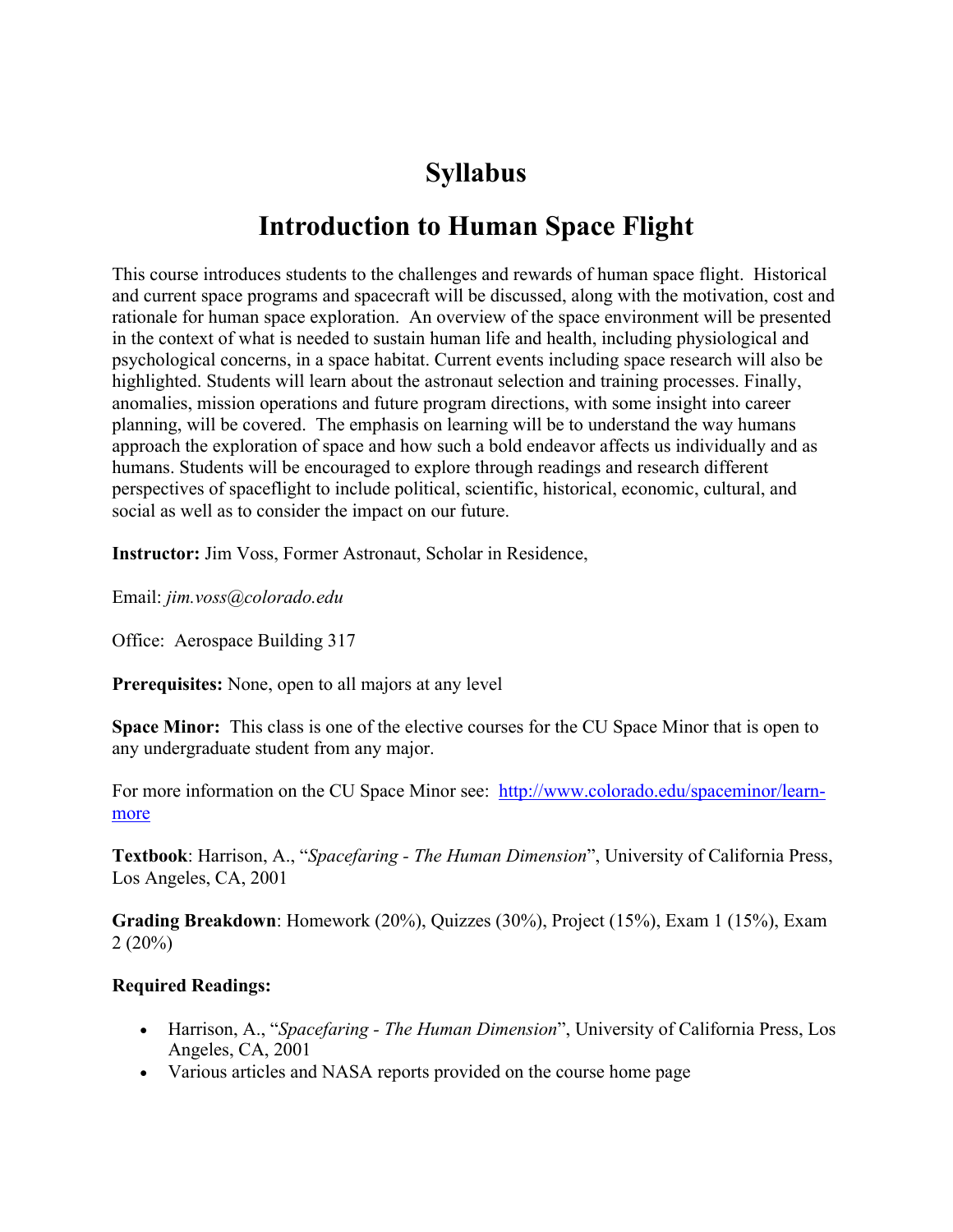## **Suggested Readings:**

- O'Neill, G. K., *The High Frontier - Human Colonies in Space*, Space Studies Institute Press, Princeton, NJ, 1989
- Hurt, H., *For All Mankind*, The Atlantic Monthly Press, New York, NY, 1988
- Kranz, G. *Failure Is Not an Option*, Simon and Schuster, New York, NY, 2000
- Burrough, B., *Dragonfly – NASA and the Crisis Aboard Mir*, Harper Collins, New York, NY, 1998
- Jones, T., *Sky Walking – An Astronaut's Memoir*, Harper Collins, New York, NY, 2006
- Mullane, M., *Riding Rockets – The Outrageous Tales of a Space Shuttle Astronaut*, Scribner, New York, NY, 2006
- Any science fiction by H.G. Wells, Jules Verne, Isaac Asimov, Robert Heinlein, Arthur C. Clark

# **Essay / Project / Case Study:**

Students will research and write about topics associated with human spaceflight and the social, political, and technical implications. Essays or case study format is used to explore complex human spaceflight issues to extend the student's knowledge and allow detailed contextual analysis of specific topics or events. Students will be asked to write about current topics associated with human spaceflight. Examples are:

- Future human space exploration
- Political and budget implications on human spaceflight
- Human spacecraft and spacecraft systems
- US space accidents

A project assignment is used to have students develop a plan for an exploration spacecraft using all information learned in the semester about human spacecraft systems. Result of the project will be a written report or a verbal presentation.

# **Class and Pertinent CU Policy - Please read this.**

Link: Class Policy Information

# **Lecture Topics:**

Introduction and Course Overview. Why Space?

History of Human Spaceflight

Spacecraft Overview

Space Environment

Life Support Requirements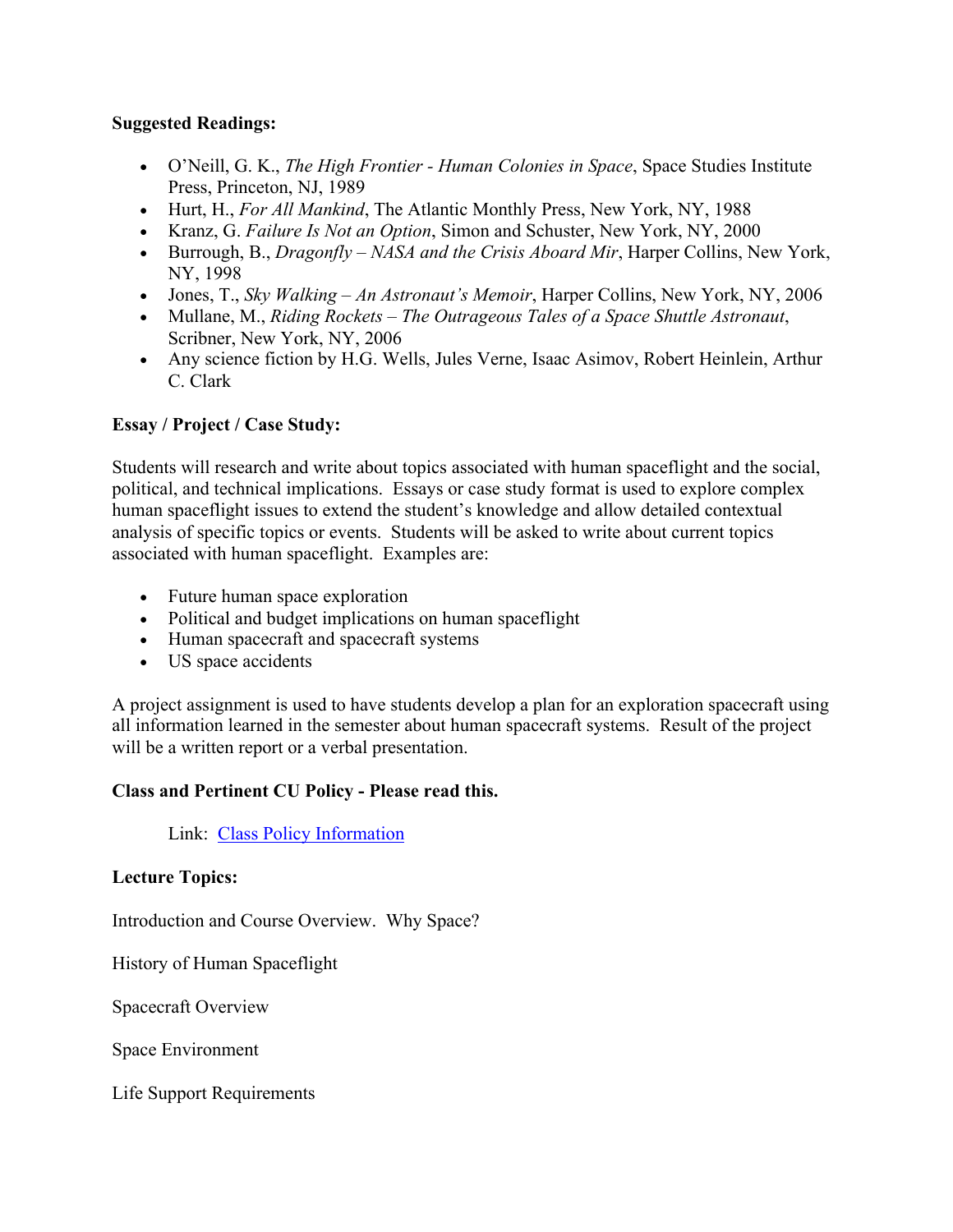# **ASEN 3036 Detailed Lecture Topics:**

Introduction and Why space? (1 hour)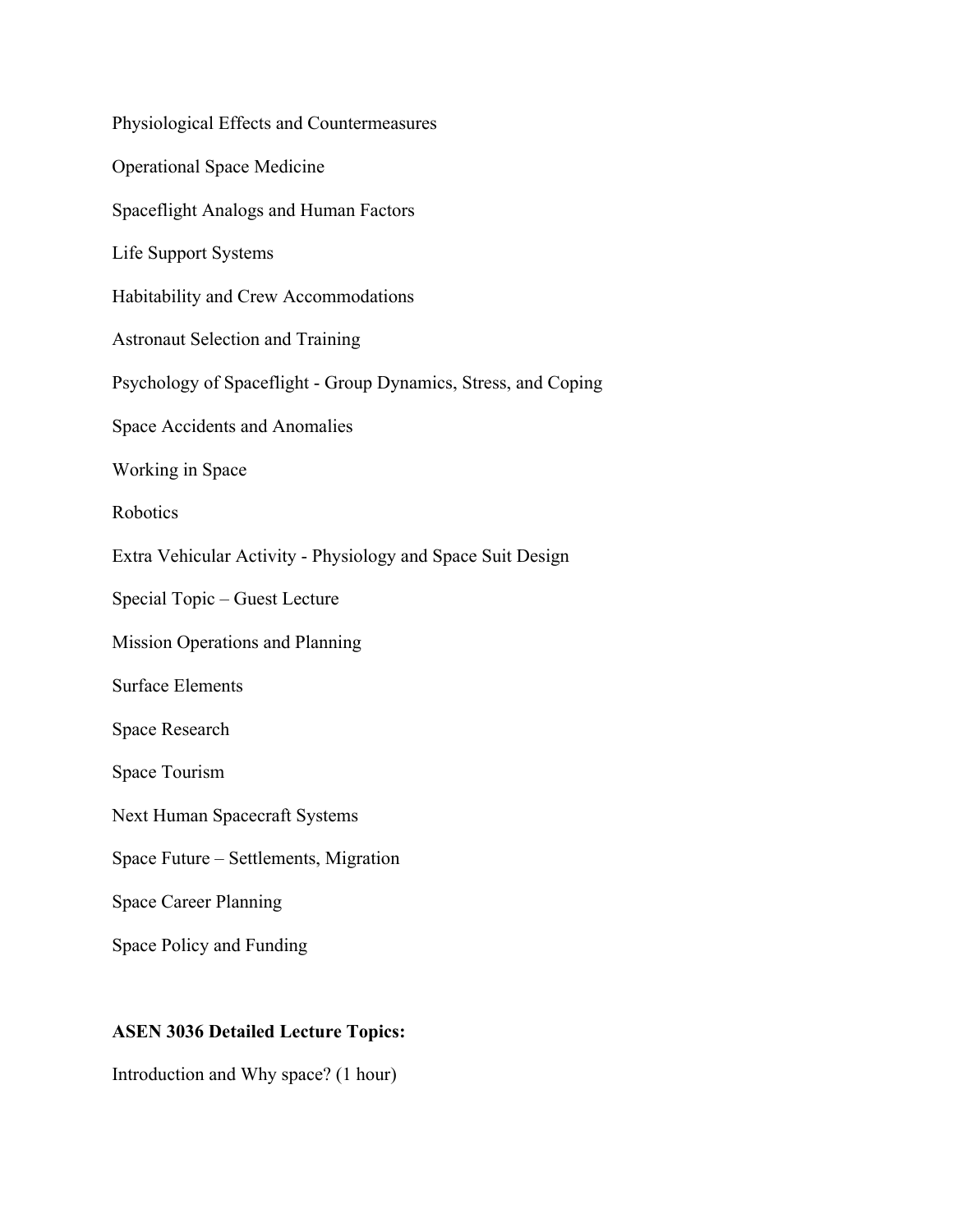Administration for the class, background information

Philosophical perspective

Reasons for going to space

NASA and our national space policy

History of human spaceflight and U.S. Exploration plans (1 hour)

US Space Program goals and plans

History of human spaceflight

People

Programs

Spacecraft

# Space environment (1 hour)

Hazards

Space operational medicine

Countermeasures

# Physiological effects of spaceflight (1 hour)

Human response

Long term health

Biomedical aspects

# Psychological and sociological aspects of human spaceflight (3 hours)

Crew interactions and international crew aspects

Habitability

Group dynamics

Stress and coping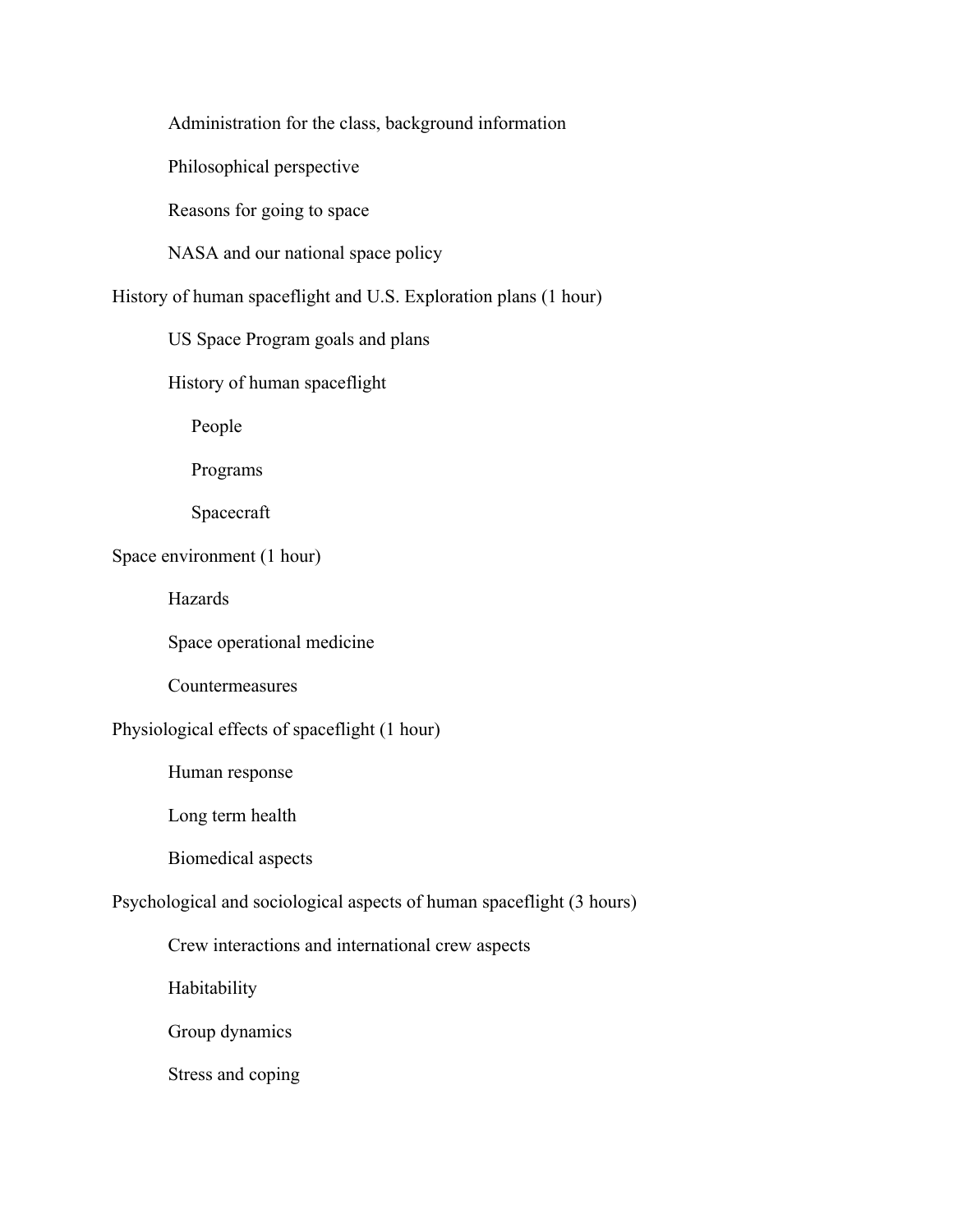Life support systems (2-3 hours)

Environmental control and life support systems

Spacecraft systems examples

Human factors for spaceflight (1 hour)

Current and recent spacecraft overview and space flight analogs (3 hours)

Space Shuttle

International Space Station

Russian Soyuz

Commercial spacecraft

Analogs for space and interplanetary destinations

Living in space (2 hours)

Hygiene

Recreation

General performance factors

Living and working on the ISS

Space Programs (1 hour)

NASA

International programs

Programmatic structure

Historical perspectives

Philosophical considerations

Astronaut selection and training (1-2 hours)

Selection process and advice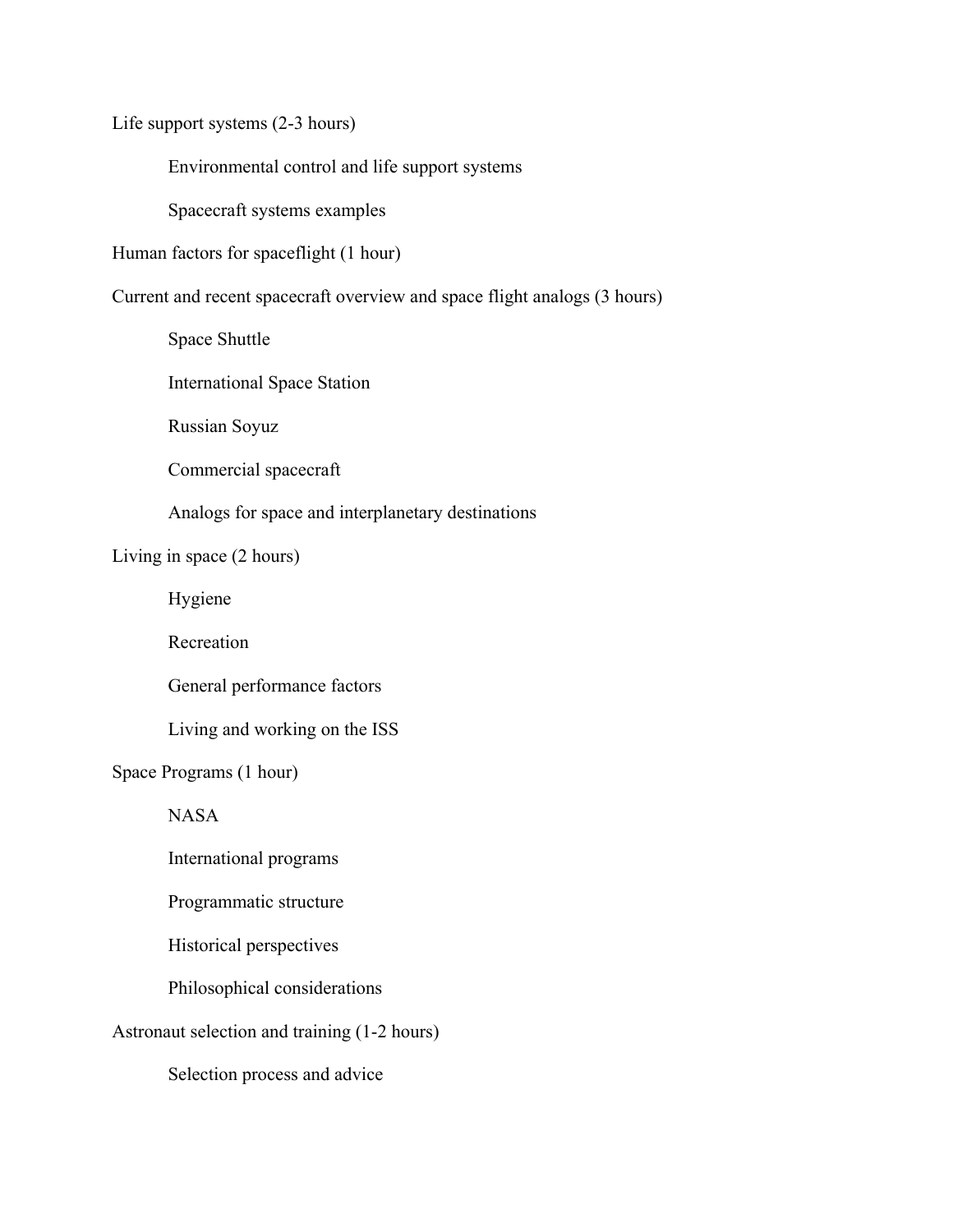## Astronaut Candidate training

Crew training

# Extra Vehicular Activity (2 hours)

Physiology of space walking

Space suit design

## Robotics (1 hour)

Human interface

Autonomous vs. controlled

### Surface Elements (1 hour)

Human habitats

Surface vehicles

### Space mission accidents and anomalies (1 hours)

Spaceflight case studies

Apollo 1

Challenger

Columbia

Russian mishaps

Technical aspects

Ethical and moral aspects

# Management decision making

# Space Mission Operations and Planning (1 hour)

Space research (as required)

Humans as subjects